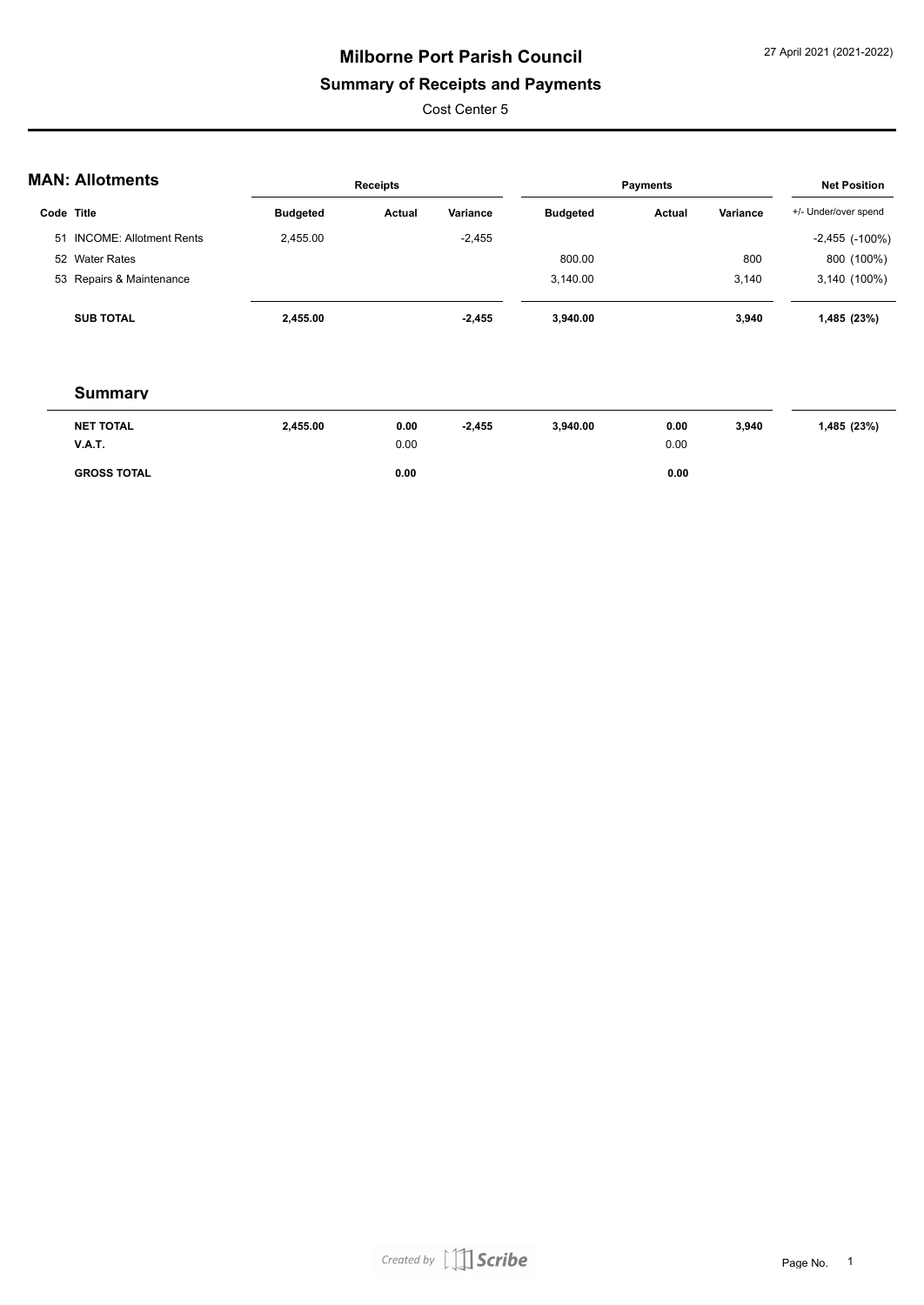### **Summary of Receipts and Payments**

Cost Center 7

|            | <b>MAN: Cemetery &amp; Chapel (Whe</b>  |                 | <b>Receipts</b> |          |                 | <b>Payments</b> |          | <b>Net Position</b>  |
|------------|-----------------------------------------|-----------------|-----------------|----------|-----------------|-----------------|----------|----------------------|
| Code Title |                                         | <b>Budgeted</b> | Actual          | Variance | <b>Budgeted</b> | Actual          | Variance | +/- Under/over spend |
| 47         | <b>INCOME: Purchase &amp; Interment</b> | 5,000.00        |                 | $-5,000$ |                 |                 |          | $-5,000$ $(-100\%)$  |
|            | 48 INCOME: Memorial Fees                | 1,000.00        |                 | $-1,000$ |                 |                 |          | $-1,000$ $(-100\%)$  |
|            | 49 Business Rates                       |                 |                 |          | 2,100.00        | 2,370.25        | $-270$   | $-270$ $(-12%)$      |
|            | 65 INCOME: Tree Planting Donation       |                 |                 |          |                 |                 |          | (N/A)                |
|            | 71 INCOME: Chapel Rent                  |                 |                 |          |                 |                 |          | (N/A)                |
|            | 76 Cemetery Misc costs                  |                 |                 |          |                 |                 |          | (N/A)                |
|            | 78 PROJECT: Trees & Shrubs              |                 |                 |          |                 | 129.79          | $-130$   | $-130$ (N/A)         |
|            | 79 Repairs & Maintenance                |                 |                 |          | 2,000.00        | 25.23           | 1,975    | 1,975 (98%)          |
|            | 86 PROJECT: Seat / Bench for Arbo       |                 |                 |          | 750.00          |                 | 750      | 750 (100%)           |
|            | <b>SUB TOTAL</b>                        | 6,000.00        |                 | $-6,000$ | 4,850.00        | 2,525.27        | 2,325    | $-3,675$ $(-33%)$    |
|            |                                         |                 |                 |          |                 |                 |          |                      |
|            |                                         |                 |                 |          |                 |                 |          |                      |

| <b>NET TOTAL</b><br><b>V.A.T.</b> | 6,000.00 | 0.00<br>0.00 | $-6,000$ | 4.850.00 | 2,525.27<br>25.96 | 2,325 | $-3,675$ ( $-33\%$ ) |
|-----------------------------------|----------|--------------|----------|----------|-------------------|-------|----------------------|
| <b>GROSS TOTAL</b>                |          | 0.00         |          |          | 2,551.23          |       |                      |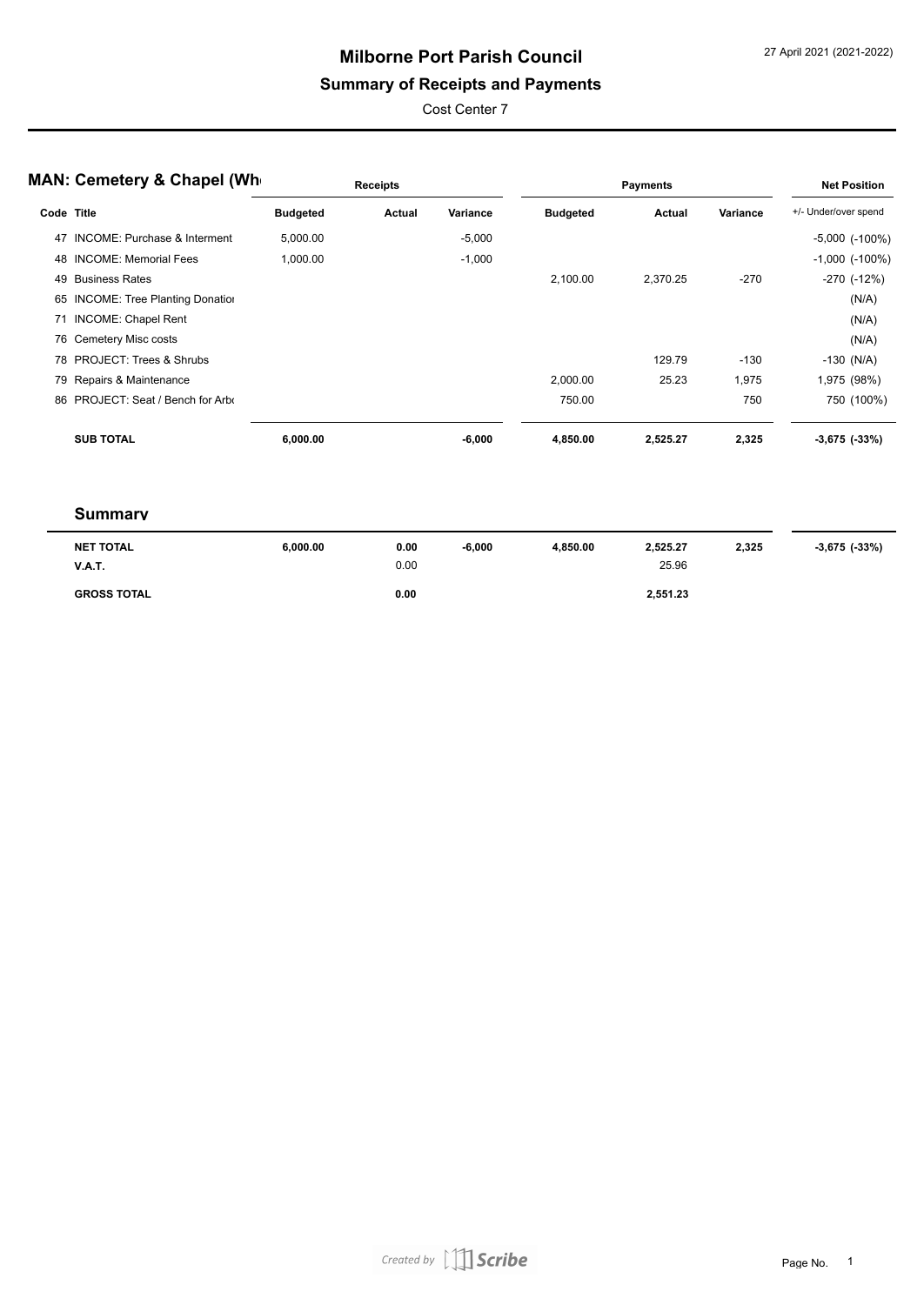### **Summary of Receipts and Payments**

Cost Center 4

|            | <b>MAN: Open Spaces &amp; Footpatl</b> |                 | Receipts |          |                 | <b>Payments</b> |          | <b>Net Position</b>  |
|------------|----------------------------------------|-----------------|----------|----------|-----------------|-----------------|----------|----------------------|
| Code Title |                                        | <b>Budgeted</b> | Actual   | Variance | <b>Budgeted</b> | Actual          | Variance | +/- Under/over spend |
| 33         | <b>Christmas Tree</b>                  |                 |          |          | 170.00          |                 | 170      | 170 (100%)           |
| 37         | Loan Repayment                         |                 |          |          | 3,390.00        |                 | 3,390    | 3,390 (100%)         |
| 40         | Contracted Work (Grass / Hedge         |                 |          |          | 7,000.00        | 553.97          | 6,446    | 6,446 (92%)          |
| 41         | Tree Works & Parish Repairs / M        |                 |          |          | 5,000.00        | 895.00          | 4,105    | 4,105 (82%)          |
|            | 43 Community Woodland                  |                 |          |          | 150.00          |                 | 150      | 150 (100%)           |
| 44         | Ranger Scheme (Paid to SSDC            |                 |          |          | 10,500.00       | 547.60          | 9,952    | 9,952 (94%)          |
| 50         | Churchyard (St John's) Exps / M        |                 |          |          | 200.00          |                 | 200      | 200 (100%)           |
|            | 62 In Bloom (Hanging Baskets)          |                 |          |          | 1,340.00        |                 | 1,340    | 1,340 (100%)         |
| 69         | Old Pump house                         |                 |          |          |                 |                 |          | (N/A)                |
| 81         | PROJECT: Ball court wall               |                 |          |          |                 |                 |          | (N/A)                |
|            | 82 PROJECT: Church yard footpath       |                 |          |          |                 |                 |          | (N/A)                |
| 83         | PROJECT: Seats repair and pair         |                 |          |          |                 |                 |          | (N/A)                |
|            | <b>SUB TOTAL</b>                       |                 |          |          | 27,750.00       | 1,996.57        | 25,753   | 25,753 (92%)         |

| <b>NET TOTAL</b><br><b>V.A.T.</b> | 0.00 | 0.00<br>0.00 | 27.750.00 | 1.996.57<br>220.31 | 25.753 | 25,753 (92%) |
|-----------------------------------|------|--------------|-----------|--------------------|--------|--------------|
| <b>GROSS TOTAL</b>                |      | 0.00         |           | 2,216.88           |        |              |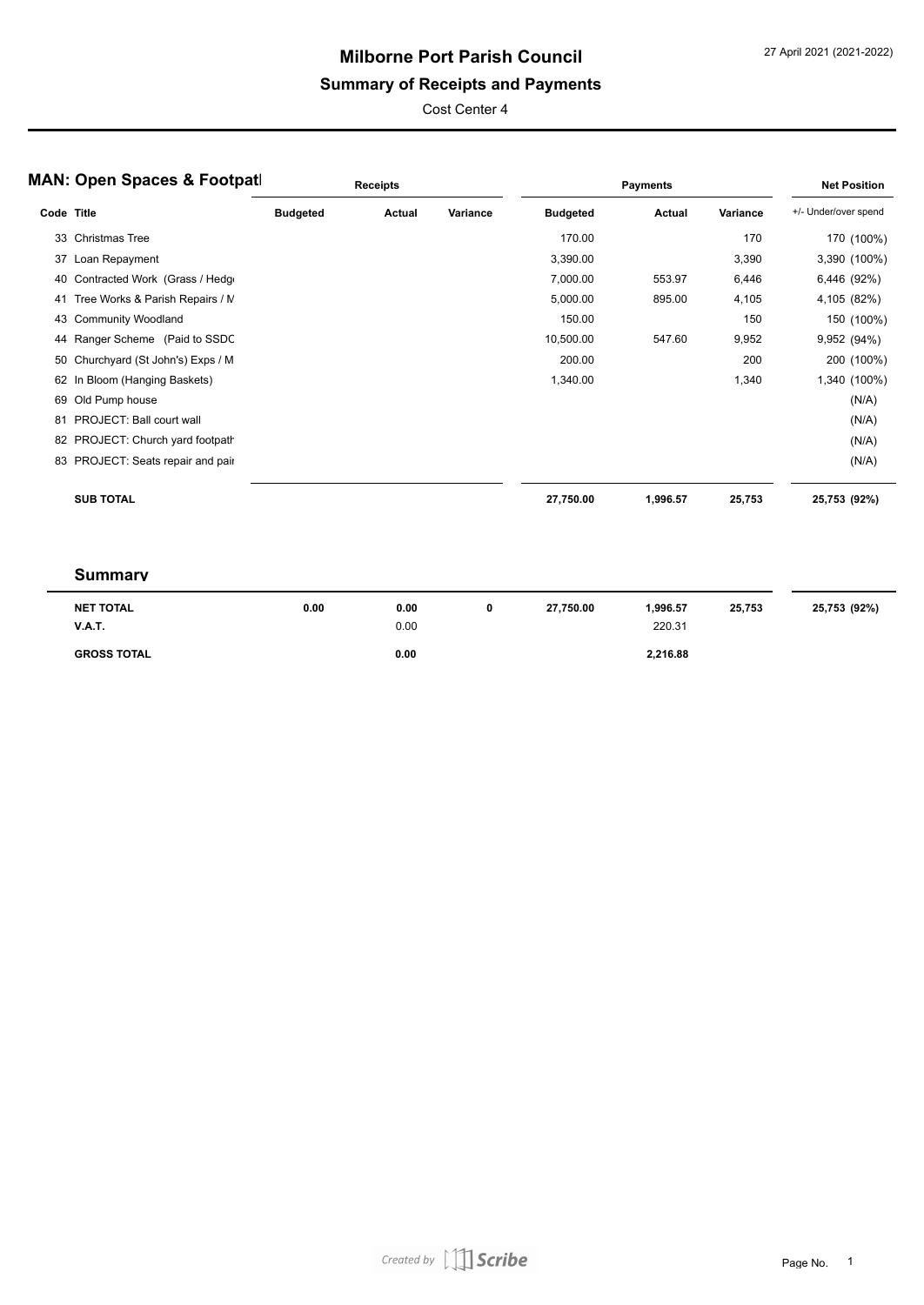### **Summary of Receipts and Payments**

Cost Center 8

|                  | <b>Receipts</b>                                                                                                                       |                                           |          |                 | <b>Net Position</b> |                 |                      |
|------------------|---------------------------------------------------------------------------------------------------------------------------------------|-------------------------------------------|----------|-----------------|---------------------|-----------------|----------------------|
|                  | <b>Budgeted</b>                                                                                                                       | Actual                                    | Variance | <b>Budgeted</b> | Actual              | Variance        | +/- Under/over spend |
|                  |                                                                                                                                       |                                           |          | 400.00          | 45.00               | 355             | 355 (88%)            |
|                  |                                                                                                                                       |                                           |          | 1,500.00        |                     | 1,500           | 1,500 (100%)         |
|                  |                                                                                                                                       |                                           |          |                 |                     |                 | (N/A)                |
|                  |                                                                                                                                       |                                           |          |                 |                     |                 | (N/A)                |
| <b>SUB TOTAL</b> |                                                                                                                                       |                                           |          | 1,900.00        | 45.00               | 1,855           | 1,855 (97%)          |
|                  | Code Title<br>54 Playgrounds Inspections<br>56 Repairs & Maintenance<br>80 Waste / Dog bin replacements<br>84 PROJECT: Water Fountain | <b>MAN: Play Parks: Springfield &amp;</b> |          |                 |                     | <b>Payments</b> |                      |

| <b>NET TOTAL</b>   | 0.00 | 0.00 | 0 | 900.00, | 45.00 | 1,855 | 1,855 (97%) |
|--------------------|------|------|---|---------|-------|-------|-------------|
| <b>V.A.T.</b>      |      | 0.00 |   |         | 9.00  |       |             |
| <b>GROSS TOTAL</b> |      | 0.00 |   |         | 54.00 |       |             |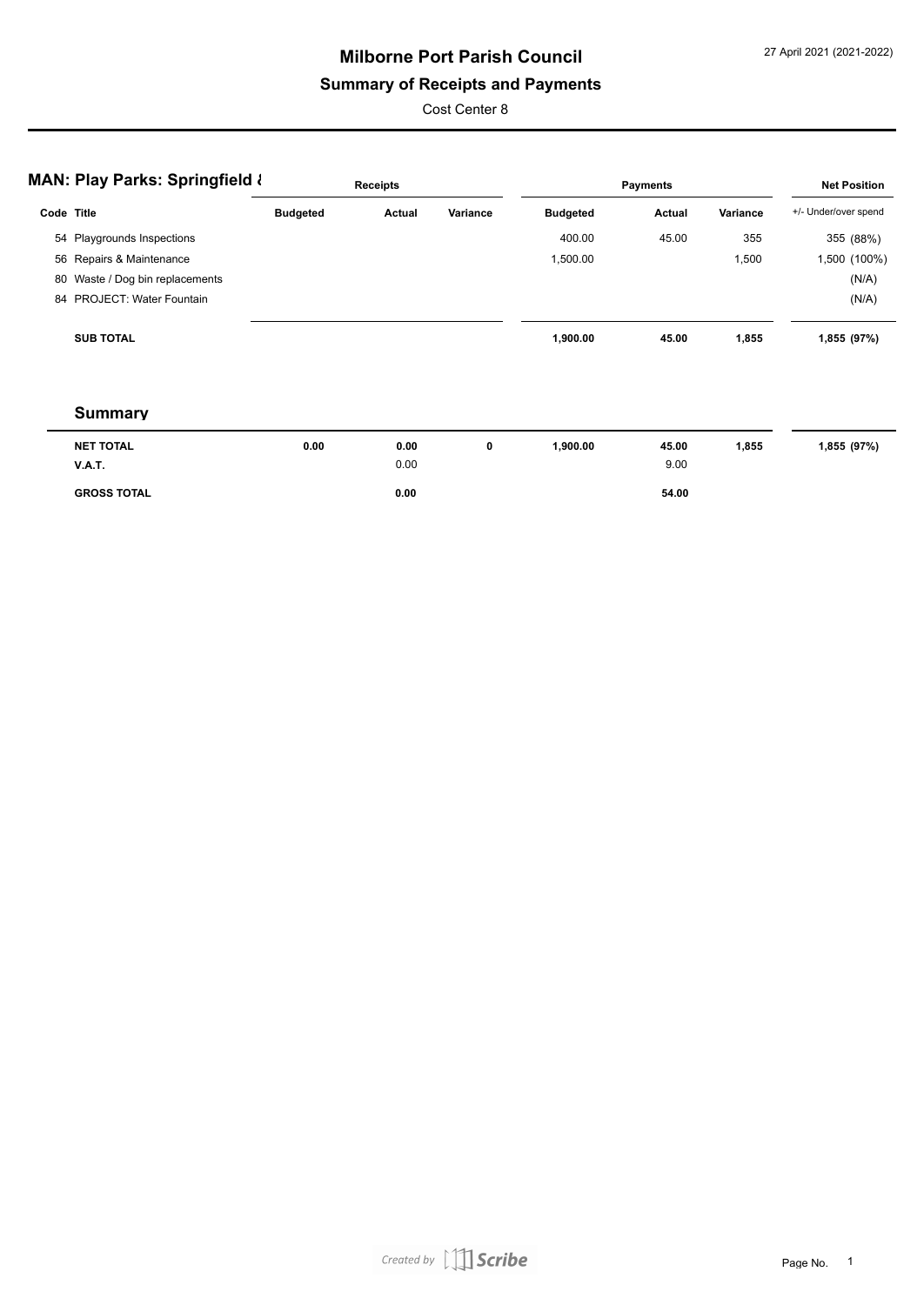### **Summary of Receipts and Payments**

Cost Center 13

|            | <b>MAN: Springfield Memorial Re</b> |                 | <b>Receipts</b> |          |                 | <b>Payments</b> |          | <b>Net Position</b>  |
|------------|-------------------------------------|-----------------|-----------------|----------|-----------------|-----------------|----------|----------------------|
| Code Title |                                     | <b>Budgeted</b> | Actual          | Variance | <b>Budgeted</b> | Actual          | Variance | +/- Under/over spend |
|            | 42 Dog Bin Emptying (Springfield or |                 |                 |          | 2,800.00        | 216.24          | 2,584    | 2,584 (92%)          |
| 57         | <b>Pavilion Toilet Cleaner</b>      |                 |                 |          | 1,600.00        | 130.00          | 1,470    | 1,470 (91%)          |
|            | 58 Pavilion Toilet Equipment / Supp |                 |                 |          | 100.00          |                 | 100      | 100 (100%)           |
|            | 60 Car Park Resurfacing (Canadian   |                 |                 |          |                 |                 |          | (N/A)                |
|            | 61 Dog Bags                         |                 |                 |          | 100.00          |                 | 100      | 100 (100%)           |
| 63         | Car Park Donation                   |                 |                 |          |                 |                 |          | (N/A)                |
|            | 72 Footpath Legal Fees              |                 |                 |          |                 |                 |          | (N/A)                |
|            | 74 Hedge Cutting                    |                 |                 |          |                 |                 |          | (N/A)                |
|            | 75 Grass Cutting (Springfield)      |                 |                 |          | 6,000.00        | 405.67          | 5,594    | 5,594 (93%)          |
|            | <b>SUB TOTAL</b>                    |                 |                 |          | 10,600.00       | 751.91          | 9,848    | 9,848 (92%)          |

| NET TOTAL          | 0.00 | 0.00 | 10.600.00 | 751.91 | 9.848 | 9,848 (92%) |
|--------------------|------|------|-----------|--------|-------|-------------|
| <b>V.A.T.</b>      |      | 0.00 |           | 124.38 |       |             |
| <b>GROSS TOTAL</b> |      | 0.00 |           | 876.29 |       |             |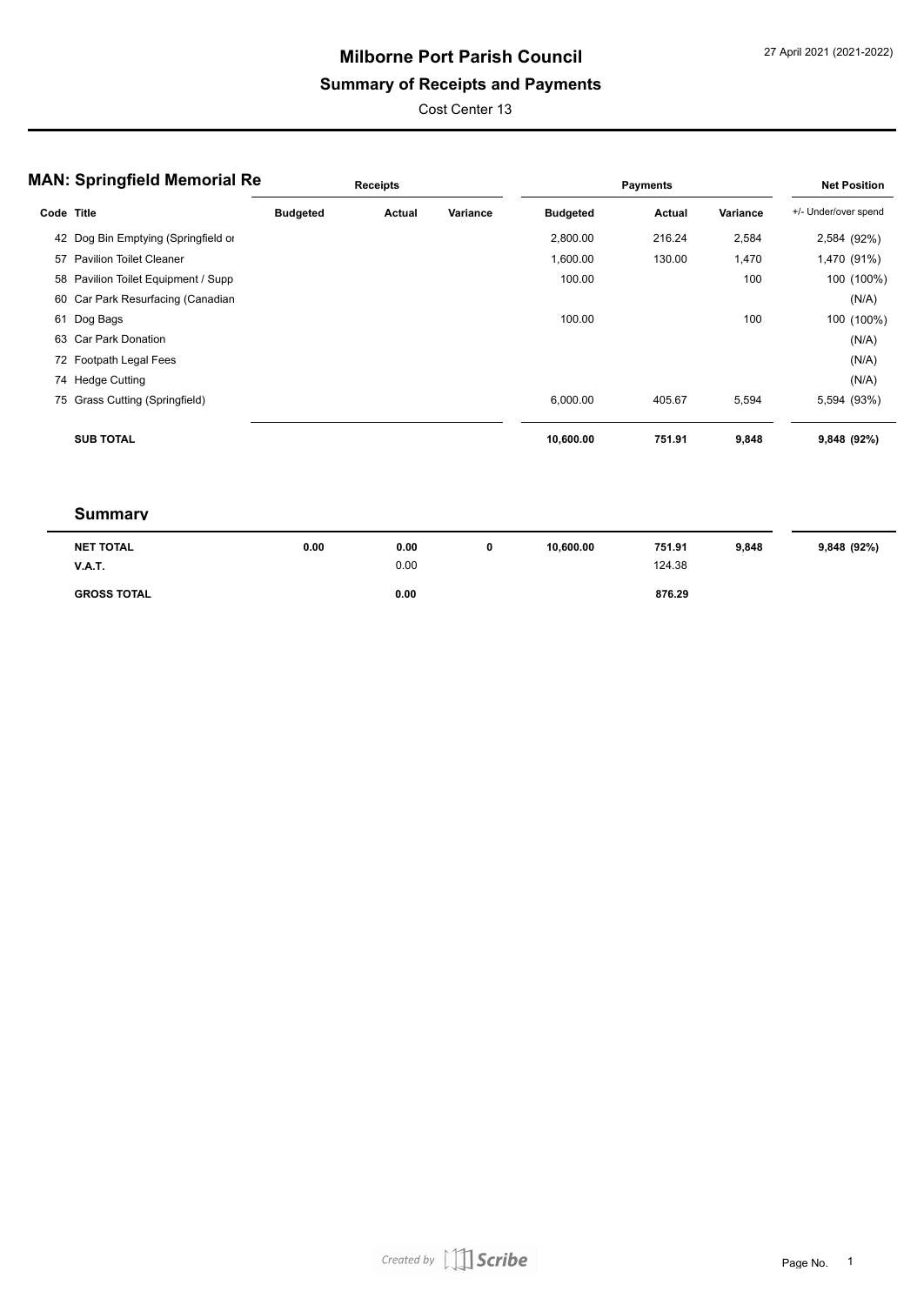### **Summary of Receipts and Payments**

Cost Center 10

|            | <b>MAN: The Town Hall</b>        |                 | <b>Receipts</b> |          |                 | <b>Payments</b> |          | <b>Net Position</b>  |
|------------|----------------------------------|-----------------|-----------------|----------|-----------------|-----------------|----------|----------------------|
| Code Title |                                  | <b>Budgeted</b> | Actual          | Variance | <b>Budgeted</b> | Actual          | Variance | +/- Under/over spend |
|            | 5 Cleaner (Town Hall)            |                 |                 |          |                 |                 |          | (N/A)                |
|            | 26 INCOME: Room rental           | 720.00          |                 | $-720$   |                 |                 |          | -720 (-100%)         |
| 27         | <b>Business Rates</b>            |                 |                 |          | 720.00          | 798.41          | $-78$    | $-78$ ( $-10\%$ )    |
|            | 28 Electricity                   |                 |                 |          | 500.00          |                 | 500      | 500 (100%)           |
|            | 29 Water                         |                 |                 |          | 110.00          |                 | 110      | 110 (100%)           |
|            | 30 Repairs & Maintenance         |                 |                 |          | 7,500.00        | 4,680.00        | 2,820    | 2,820 (37%)          |
|            | 31 Equipment                     |                 |                 |          |                 |                 |          | (N/A)                |
|            | 32 Fire Safety Service           |                 |                 |          | 280.00          |                 | 280      | 280 (100%)           |
|            | 64 Cleaning Supplies (Town Hall) |                 |                 |          |                 |                 |          | (N/A)                |
|            | 68 INCOME: W. I. Annual Rent     | 277.00          |                 | $-277$   |                 |                 |          | $-277$ $(-100\%)$    |
|            | <b>SUB TOTAL</b>                 | 997.00          |                 | -997     | 9,110.00        | 5,478.41        | 3,632    | 2,635 (26%)          |

| <b>NET TOTAL</b>   | 997.00 | 0.00 | $-997$ | 9,110.00 | 5.478.41 | 3,632 | 2,635 (26%) |
|--------------------|--------|------|--------|----------|----------|-------|-------------|
| <b>V.A.T.</b>      |        | 0.00 |        |          | 0.00     |       |             |
| <b>GROSS TOTAL</b> |        | 0.00 |        |          | 5,478.41 |       |             |